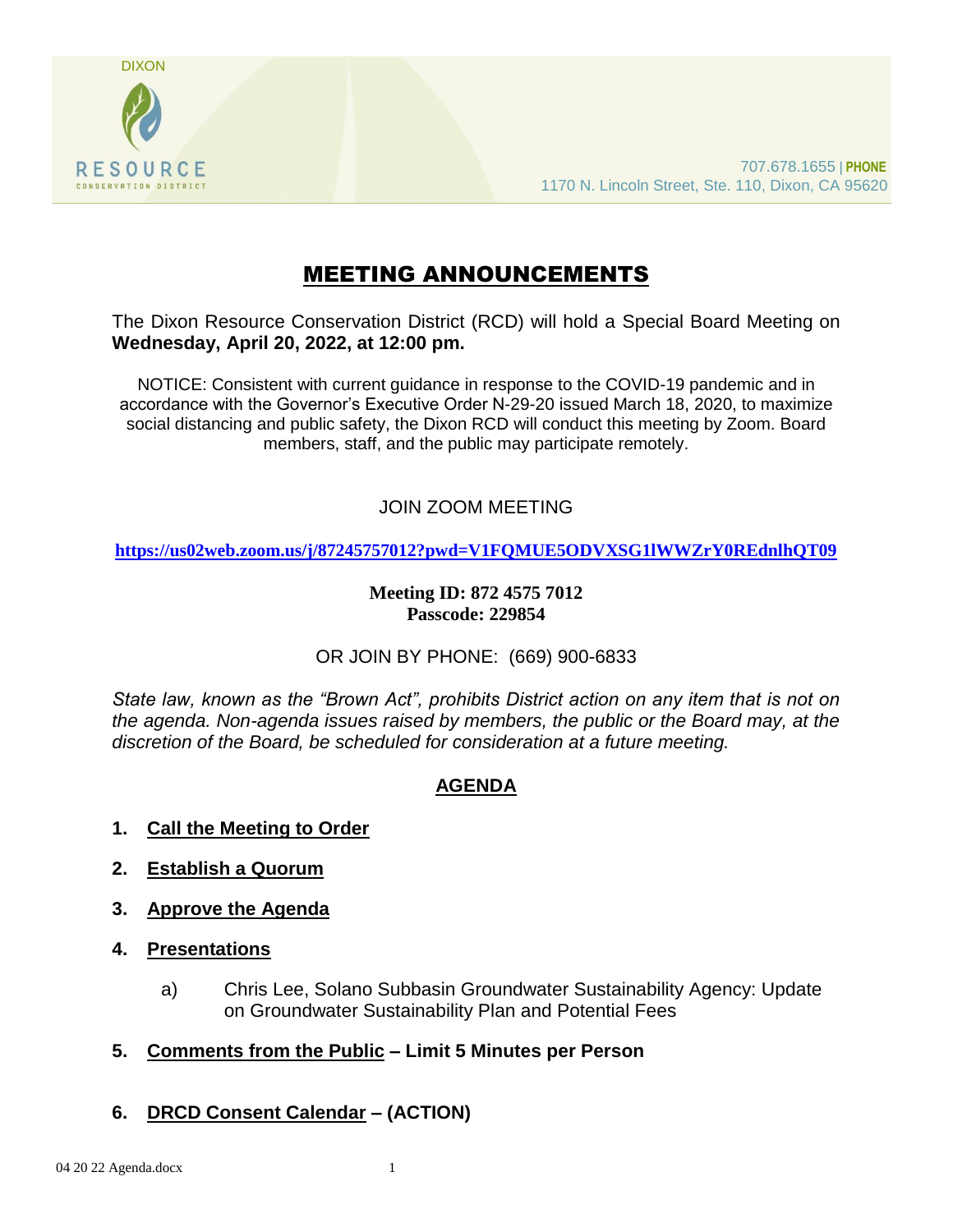- a) Approval of Minutes from the Board Meeting dated **March 09, 2022**
- b) Approval of Minutes from the Personnel Committee Meeting dated **April 1, 2022** (Director's Prep)
- c) DRCD- Approval of Expenses from **March 10, 2022 to April 20, 2022** and review of the 2021 / 2022 Budget- (To be distributed)
- d) Office Management Expenses from **March 1 to March 31, 2022,** and review of the 2021 / 2022 Budget - (To be distributed)
- e) Dixon/Solano RCD Water Quality Coalition Approval of Expenses from **February 10, 2022 to April 20, 2022** – (To be distributed)
- f) Adopt Resolution to Allow Board Participation by Remote Meeting through **May 2022.**

### **7. Natural Resources Conservation Service (NRCS) Report**

a) Monthly Report

#### **8. Old Business** –

- a) Encroachment Permit 2022\_0001– Review PG&E Water Conveyance Plan for Robben Road (NO ACTION)
- b) Receive Solano Subbasin Groundwater Sustainability Plan (GSP) Update (NO ACTION) *(To be distributed)*

#### **9. New Business –**

- a) Encroachment Permit 2022\_0003 Consider Encroachment Permit Application for Temporary Installation of Tarp Dam in Tremont 1 System at APN 0110-110-030 (ACTION)
- b) Encroachment Permit 2022\_0002 Consider Encroachment Permit Application for Already Installed Pipeline across Lateral 3 System at APN 0143-010-070 (ACTION)
- c) Wage Adjustments Receive Personnel Committee Report and Provide Direction to Staff. (ACTION)
- d) Updates to Division 9 of Public Resources Code Review Proposed Updates to Division 9 of the Public Resources Code and Consider Formal Support for Changes (ACTION)
- e) Regional Drainage Update Receive Update from Staff and Provide Direction – (ACTION)
- f) Consider One Year Extension of Dixon Tractor and Gravel on Call Maintenance Agreement #2022\_002 (ACTION)

#### **10. DRCD Staff Report**

- a) District Manager
- **11. Directors Report –** Brief reports given by Directors on meetings attended on behalf of DRCD.

#### **12. Communications**